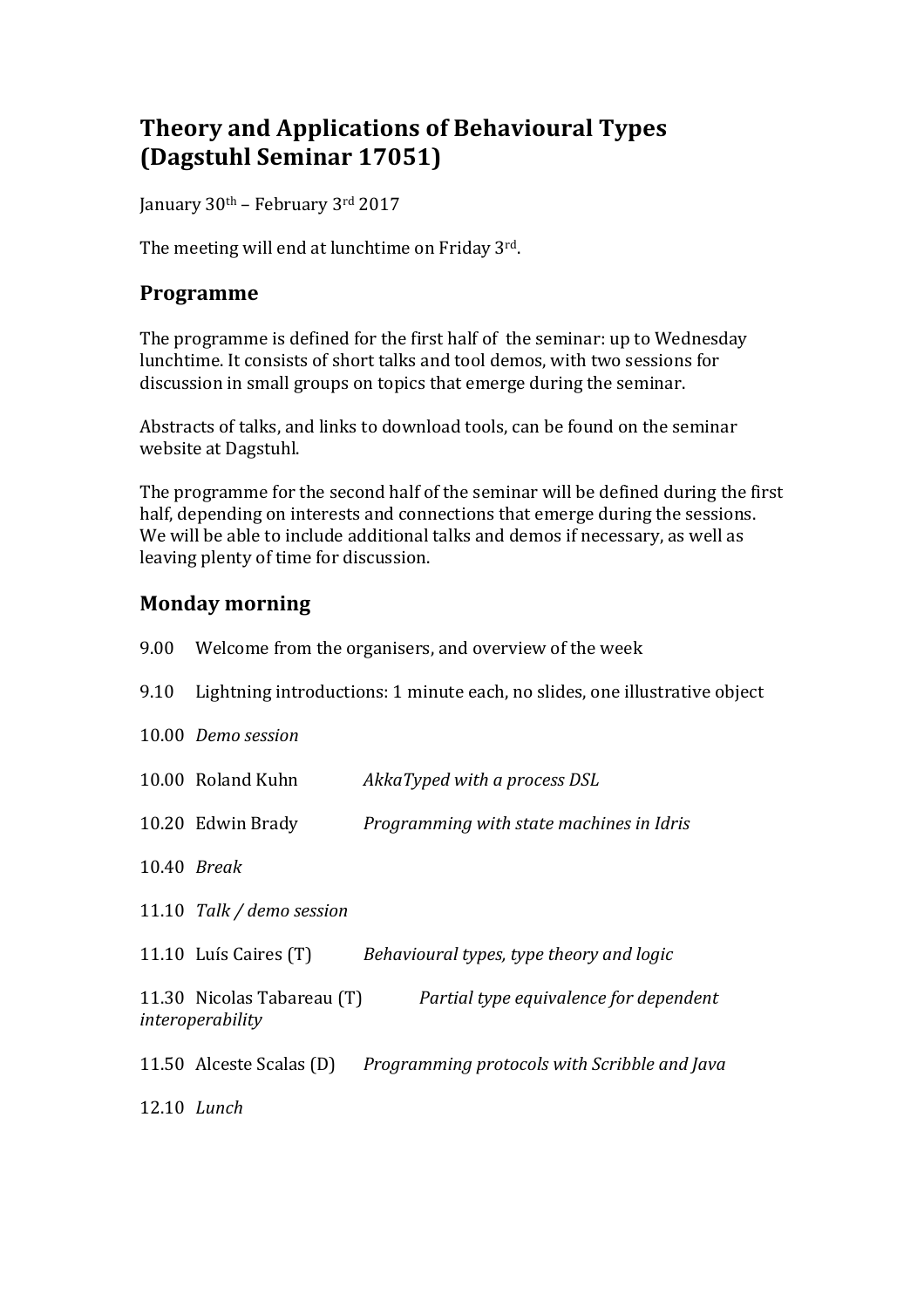## **Monday afternoon**

| 14.00 Talk / demo session  |                                                                              |
|----------------------------|------------------------------------------------------------------------------|
| 14.00 Gul Agha (T)         | Towards inferring session types                                              |
| 14.20 Nada Amin (T)        | Effects as capabilities                                                      |
| 14.40 Ivan Lanese (D)      | AIOCJ (choreographies for adaptation)                                        |
| 15.00 Nicholas Ng (D)      | Static deadlock detection for Go                                             |
| 15.20 Break                |                                                                              |
| 16.00 Talk / demo session  |                                                                              |
| programming                | 16.00 Phillip Haller (T) Practical affine types and typestate-oriented       |
|                            | 16.20 Conor McBride (T) Dependent session types: what are you talking about? |
| 16.40 Free discussion time |                                                                              |
| 18.00 Dinner               |                                                                              |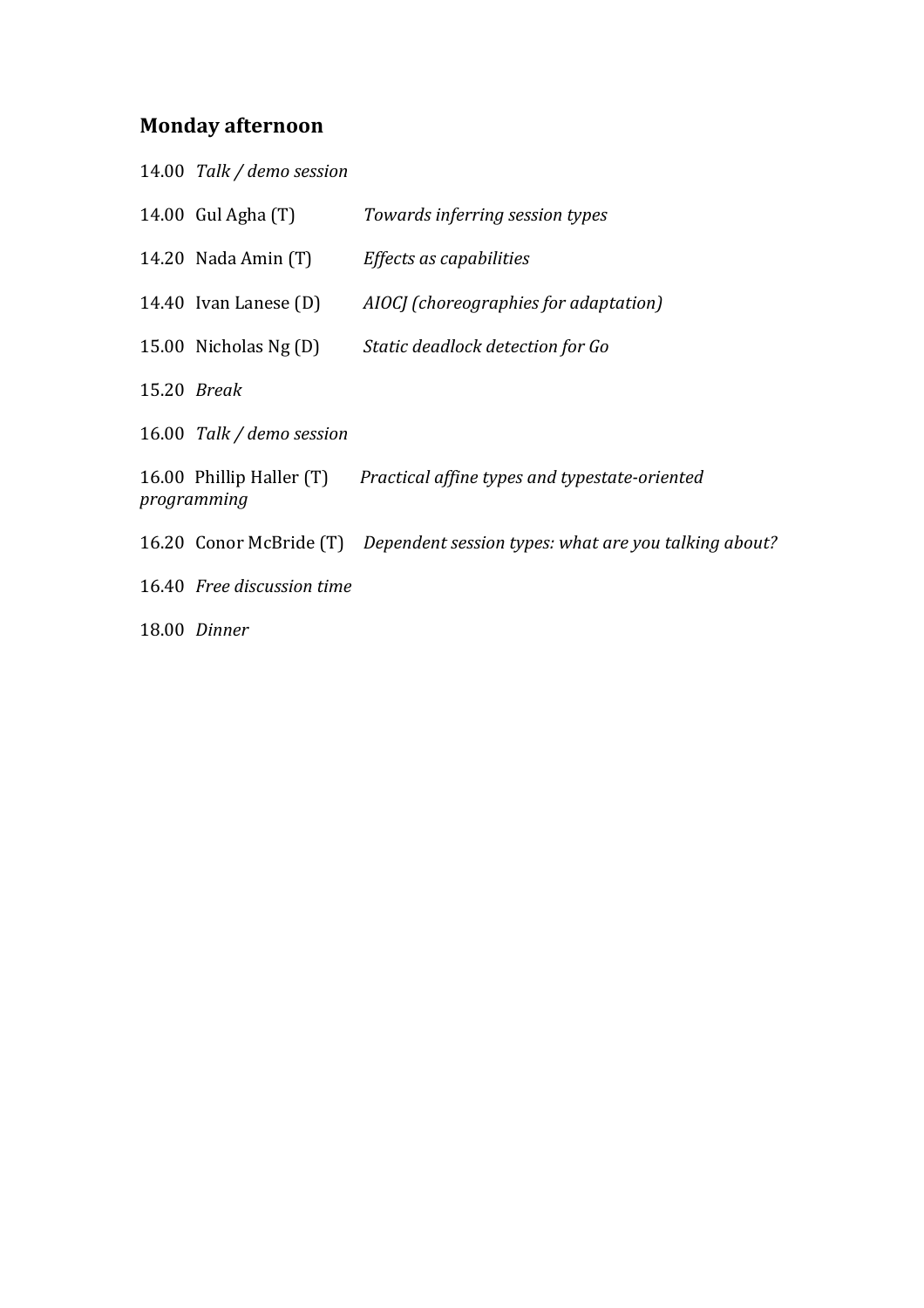#### **Tuesday morning**

9.00 *Talk / demo session*

9.00 Hans Hüttel (T) Using session types for reasoning about boundedness *in the pi-calculus* 

9.20 Hugo Torres Vieira (T) Modular choreography

9.40 Keigo Imai / Shoji Yuen (D) *Session types in OCaml* 

10.00 Luca Padovani (D) FuSe: session types in OCaml

10.20 *Break*

10.50 *Talk / demo session*

10.50 Hugo-Andrés Lopez (T) Failure-aware protocol programming

11.10 Konstantinos Sagonas (T) *Detecting Concurrency Errors of Erlang Programs via Property-based and Systematic Testing*

| 11.30 Dominic Orchard (D) | Haskell session type library |  |
|---------------------------|------------------------------|--|
|                           |                              |  |

11.50 Garrett Morris (D) Session types in Links

12.10 *Lunch*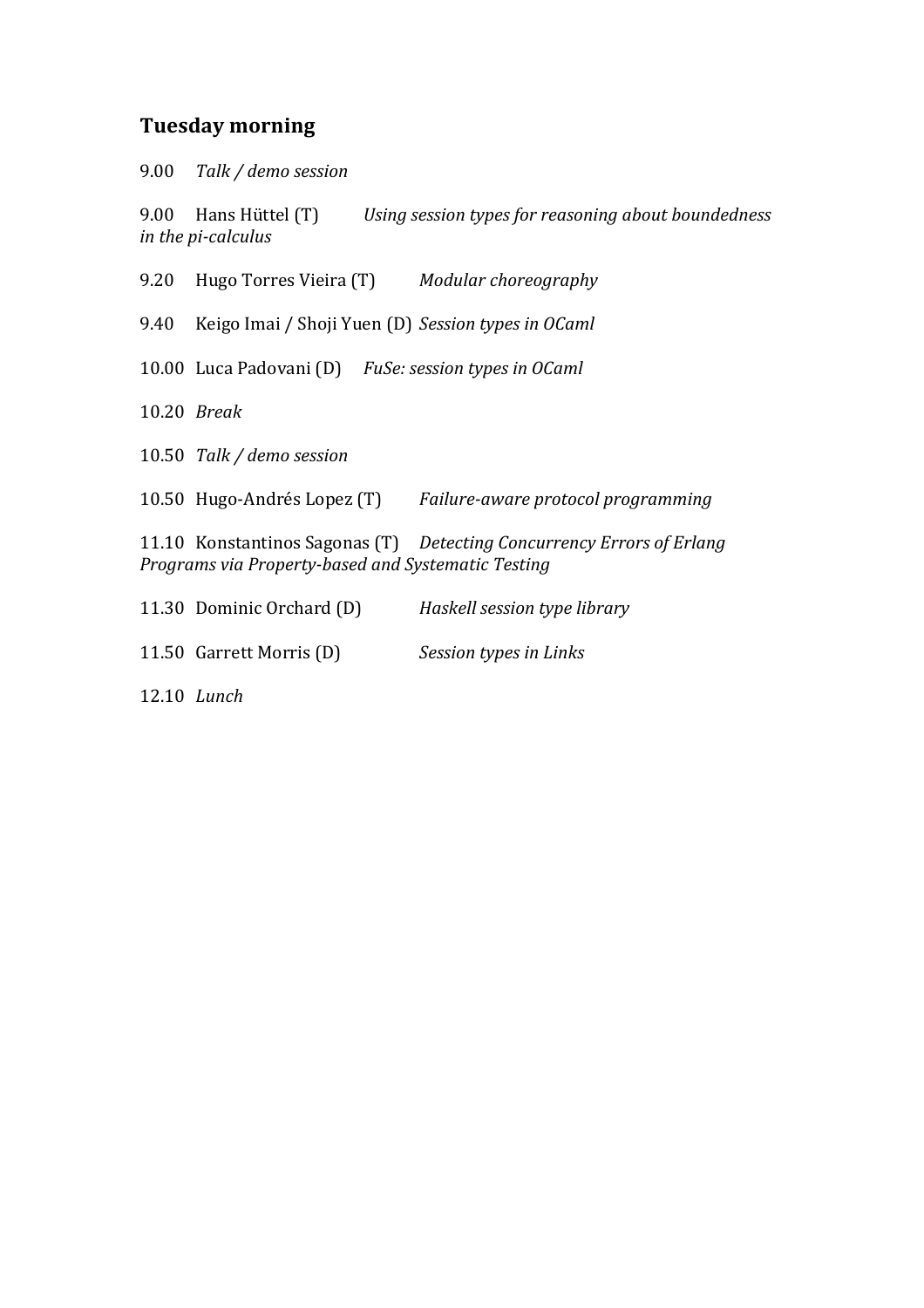# **Tuesday afternoon**

14.00 *Talk / demo session*

| processes   | 14.00 Bob Atkey (T)                             | Operational and denotational semantics for classical                           |
|-------------|-------------------------------------------------|--------------------------------------------------------------------------------|
|             |                                                 | 14.20 Patrick Eugster (T) Session types for fault-tolerant distributed systems |
| StMungo     | 14.40 Dimitris Kouzapas (D)                     | Typechecking Java protocols with Mungo and                                     |
|             | 15.00 Alceste Scalas (D) Session types in Scala |                                                                                |
|             | 15.20 <i>Break</i>                              |                                                                                |
|             | 16.00 Talk / demo session                       |                                                                                |
|             | 16.00 Giovanni Bernardi (T)                     | A meta theory for testing equivalences                                         |
| Pi-calculus | 16.20 Adrian Francalanza (T)                    | Statically detecting (dead) locks in the linear                                |
|             | 16.40 Luca Padovani (D)                         | Typestate system                                                               |
|             | 17.00 Frank Pfenning (T)                        | Manifest sharing with session types                                            |
|             | 17.20 Free discussion time                      |                                                                                |
|             | 18.00 Dinner                                    |                                                                                |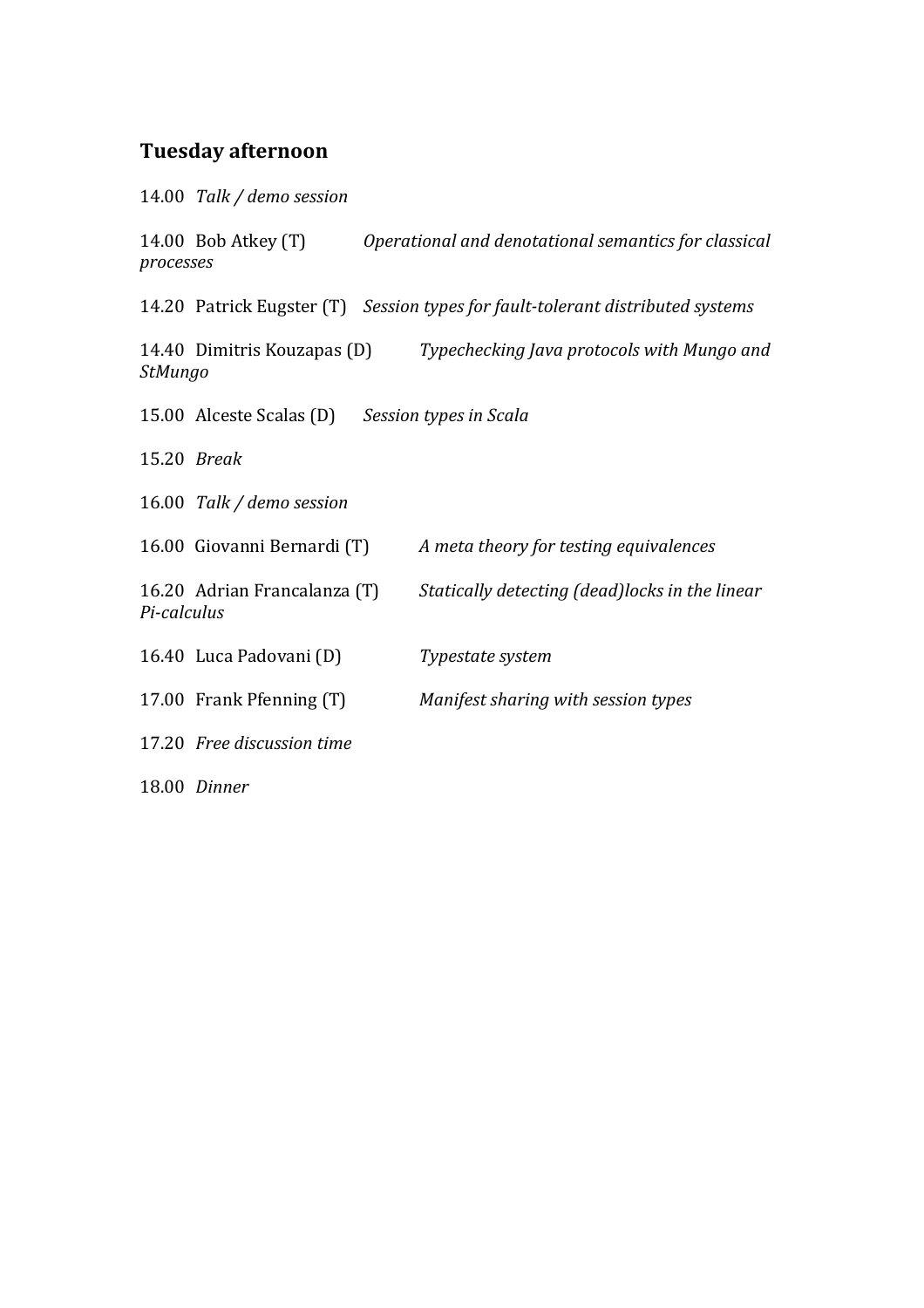### **Wednesday**

9.00 *Discussion: parallel sessions: one group in the Trier room, old building* 

(1) Handling failures and errors in behavioural type systems (Saarbrucken Room)

(2) Type-safe sessions and practical software development in mainstream languages (Trier Room)

| $10.15$ Break                             |                                          |
|-------------------------------------------|------------------------------------------|
| 10.50 Talk / demo session                 |                                          |
| 10.50 Ronald Garcia (T)                   | Gradual typing                           |
| 11.10 Peter Thiemann (T)                  | Gradual session types                    |
| 11.30 Emilio Tuosto (D)<br>choreographies | From communicating machines to graphical |
| 11.50 Thomas Hildebrandt (D)              | Tools for DCR graphs                     |
| 12.10 Lunch                               |                                          |
| 13.30 Excursion to Trier                  |                                          |
| 18.00 Dinner                              |                                          |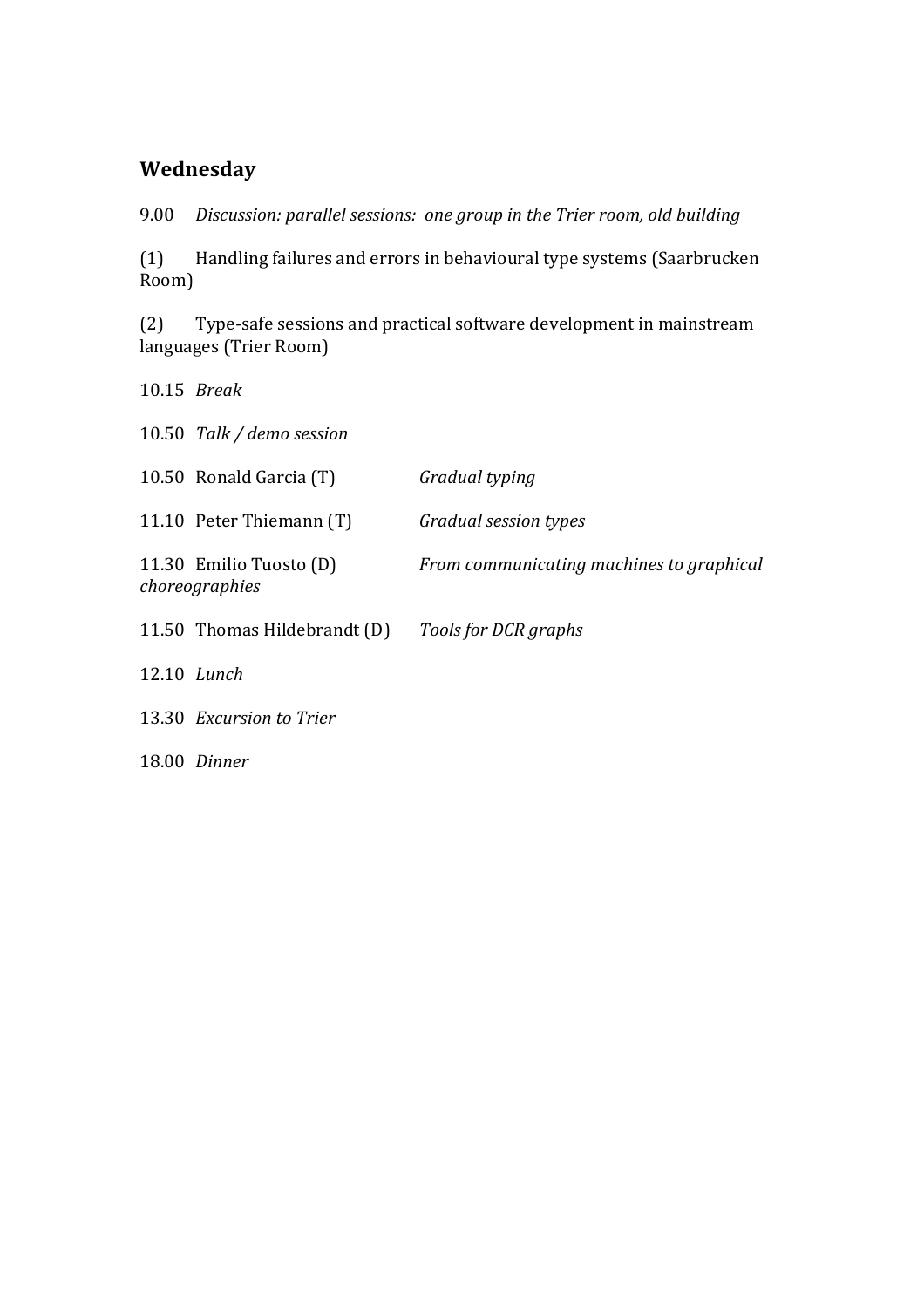#### **Thursday**

- 9.00 *Discussion: parallel sessions: S = Saarbrucken, K = Kaiserslautern*
- $(1, S)$  Integrating static and dynamic typing
- $(2, K)$  Dependent session types
- 10.15 *Break*
- 10.20 Group photo  $-$  outside reception
- 11.00 *Discussion: parallel sessions: S = Saarbrucken, K = Kaiserslautern*
- $(1, S)$  Session sharing and races
- $(2, K)$  Behavioural types outside the communication domain
- 12.15 *Lunch*
- 14.00 *Reporting from discussion sessions*
- 6 discussions to report, 10 minutes each
- 15.00 *Planning for Friday morning*
- 15.20 *Break*
- 16.00 *Talk* / demo session
- 16.00 Hernán Melgratti (T) Chaperone contracts for sessions
- 16.20 Jovanka Pantović (T) *Precise subtyping*
- 16.40 Frank Pfenning (D) *Session types in Concurrent C0*
- 17.00 *Free discussion time*
- 18.00 *Dinner*